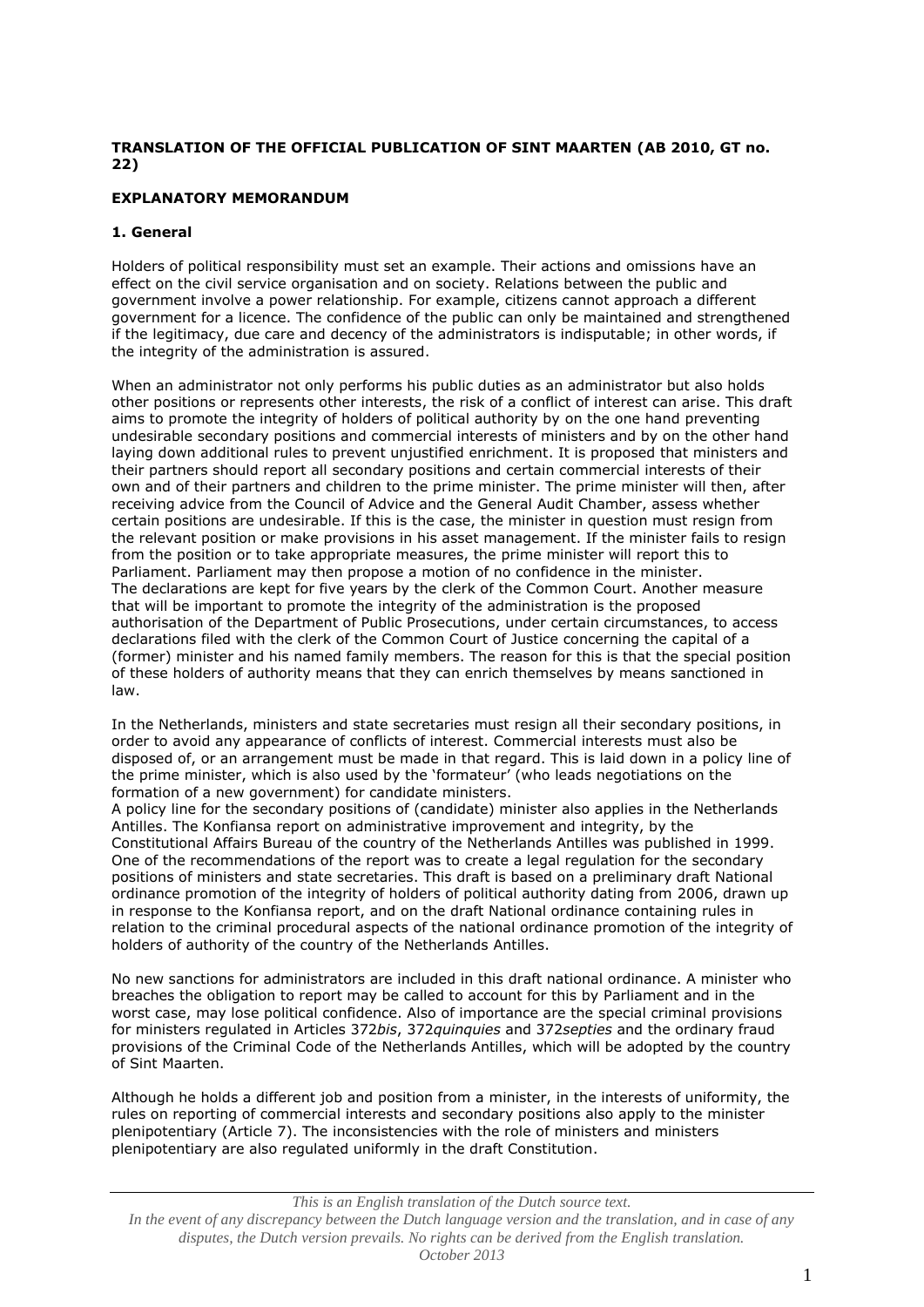According to Article 101 of the draft Constitution of Sint Maarten, rules will be laid down by national ordinance in order to secure the legitimacy and integrity of the administration. This draft serves as a development of that assignment for the legislator.

# **2. Undesirable secondary positions and interests**

Article 34(2) of the draft Constitution explicitly prohibits a number of positions for ministers, such as membership of the Council of Advice or of the General Audit Chamber. According to paragraph 3, it may be laid down by national ordinance with regard to other positions that they cannot be held at the same time as the office of minister. Article 35(2) also provides that is a minister may not hold any position associated with any remuneration or benefits charged to the budget of the country. According to Article 35(3), ministers may not participate directly or indirectly in, or serve as a managing director or supervisory director of any business that is registered or active in Sint Maarten. Holding shares in a public limited liability company is not regarded as participation in a business unless the person concerned, together with his relatives by blood or affinity to the second degree, holds at least 25 per cent of the shares. Article 35(4) provides that ministers may not participate directly or indirectly in a concession in the country. Depending on the circumstances of the case, positions other than those explicitly prohibited above may be undesirable. The criterion that applies is whether secondary positions and commercial interests are 'undesirable in the interests of the impartiality and independence of the minister, or of confidence therein'. This criterion is drawn from Article 7(2) of the draft national ordinance General Audit Chamber. It is not possible to further limit this broad standard.

# **3. The right to privacy**

Pursuant to Articles 2 up to and including 6 of this draft, ministers are required to submit a written declaration concerning their commercial interests and other asset elements, secondary positions and secondary activities, and concerning those of their spouses, partners and children, at the start and end of their term of office and during that period.

Article 2 serves a dual purpose. Firstly, information is obtained to prevent undesirable conflicts of interest. On the basis of the said information, the prime minister decides in observance of Article 3 which of the minister's commercial interests, secondary positions and secondary activities are undesirable in his view, in the interests of the proper performance of his office or of the maintenance of his impartiality and independence or of confidence therein. Secondly, Articles 2 up to and including 6, in conjunction with Article 9, also help to prevent unjustified enrichment and to a degree, have a preventive effect on the (former) minister.

It is necessary to consider the question of the extent to which the rights of ministers and of their spouses or partners and children are harmed by the proposals in the draft national ordinance. The right to privacy contains a wide range of elements. These elements can all be classed under one heading: every individual must have scope to live his own life with as little external intervention as possible.

The reporting obligation imposed on a minister in Articles 2 up to and including 6 of this draft national ordinance, as laid down in the said Articles, restricts his right to protection of privacy, as laid down in Article 5 of the draft Constitution and Article 8 of the European Convention on Human Rights and Fundamental Freedoms (Treaty Series 1951, 154) (ECHR), Article 17 of the International Covenant on Civil and Political Rights (Book of Treaties 1969, 99) (ICCPR) and Article 12 of the Universal Declaration of Human Rights (Book of Treaties 1969, 99).

Unlike Article 8 of the ECHR, Article 17 of the ICCPR contains no restriction clause. Article 17 of the ICCPR provides only that a restriction may not be arbitrary or unlawful. Article 8 of the ECHR therefore appears to provide more protection for individual citizens. Since Article 17 of the ICCPR imposes no further requirements than Article 8 of the ECHR and Article 12 of the Universal Declaration of Human Rights, in contrast to the aforementioned treaty provisions, has no direct effect, testing in terms of Article 8 of the ECHR will suffice.

Pursuant to Article 8(2) of the ECHR, restrictions of the right to privacy are possible only if they are in accordance with the law and are necessary in a democratic society in the interests of one or more of the objective criteria referred to in paragraph 2. Article 31(1) of the draft Constitution imposes similar requirements: a restriction of the traditional constitutional rights is

*This is an English translation of the Dutch source text.*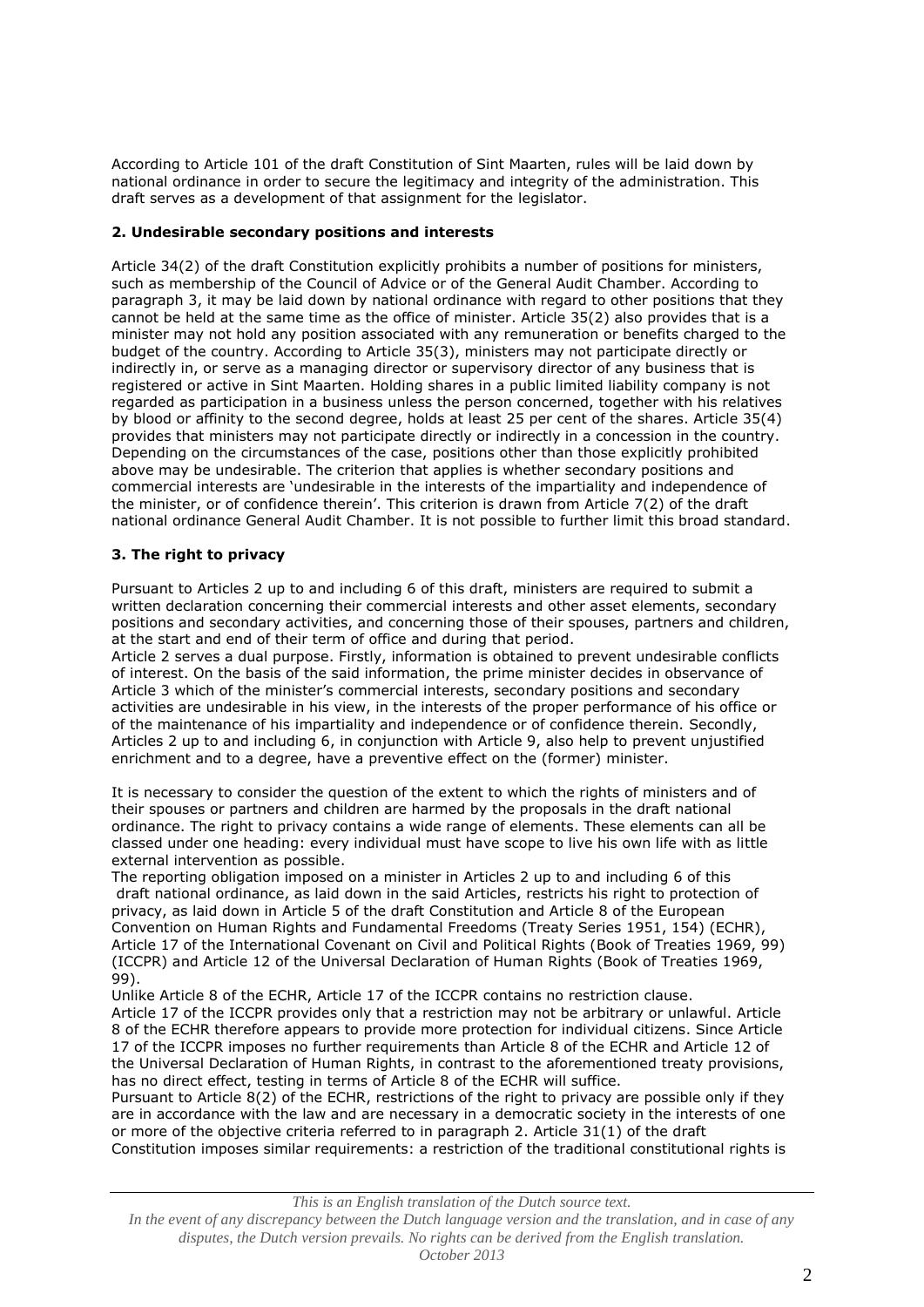necessary and proportional and is described as specifically as possible. In the government's view, these requirements are met. The interpretation of the objective criteria in the jurisprudence of the European Court of Human Rights always takes place in relation to what is deemed to be 'necessary' in a democratic society.

The objective criteria laid down in Article 8(2) of the ECHR are the interests of national security, public safety or the economic well-being of the country, the prevention of disorder or crime, the protection of health or morals, or the protection of the rights and freedoms of others. The purpose of this national ordinance is to promote the integrity of public administration. Without an administration with integrity, the democratic rule of law is not credible. The assurance of integrity is deemed to be a subsequent serious interest justifying restrictions of the right to privacy. The measures proposed in this draft national ordinance are based on two of the aforementioned objective criteria in the ECHR, namely the prevention of disorder and the prevention of crime.

The jurisprudence of the European Court of Human Rights provides an answer to the question of how the objective criterion of 'the prevention of disorder' should be interpreted. In the Engel case, the European Court of Human Rights took the view that the term 'disorder' not only relates to public order, but also the order applying within a particular social group (decision of 8 June 1976, A. 22 (1977), § 98). This draft national ordinance concerns the group of ministers and partners who must tolerate a breach of their privacy on the ground of the restriction clause of Article 8(2) of the ECHR. After all, there is a risk that disorder within the group in which they can be classed will be reflected in the rule of law of Sint Maarten, which could be seriously disrupted as a result.

As mentioned earlier, restriction of the right of privacy is possible in this draft national ordinance because the proposals are necessary in the interests of preventing disorder. The obligation laid down in Article 2 makes undesirable conflicts of interests and positions visible and in observance of the provisions of Article 3, the necessary measures can be taken against this.

The provisions of Articles 2 up to and including 6 serve partly as a tool to control unjustified enrichment. If there are suspicions that a (former) minister or his spouse or partner has committed a crime, referred to in Article 10 of this draft, the examining judge, in response to a demand of the public prosecutor, may obtain access to or

receive copies of his written declarations and other documents filed with the clerk of the Common Court of Justice. To the extent that the declarations are available in digital form, a copy of these will suffice. Documents relating to the spouse or partner may only be requested and used as evidence against the spouse or partner in the detection of crimes in which they were involved in connection with the provision of information.

As already mentioned, pursuant to Article 8(2) of the ECHR, restrictions are possible only if they are in accordance with the law and necessary in a democratic society. As the European Court of Human Rights includes everything that is deemed to be law in accordance with the national constitution in the term 'law', provided that this complies with the requirements of identifiability and predictability, the aforementioned term includes a national ordinance.

In the jurisprudence of the European Court of Human Rights, the following three criteria are used for the requirement 'necessary in a democratic society'. The restriction requires the existence of a 'pressing social need', must be 'proportionate to the legal aim pursued' and the reasons that the state gives for the restriction must be 'relevant and sufficient' in the light of the objective criteria laid down in Article 8(2) of the ECHR. In determining what is 'necessary' in this regard, Parliament is granted a certain 'margin of appreciation'.

The need for the proposals in this draft national ordinance must primarily be seen in the light of the revival of attention to administrative integrity in the Netherlands Antilles and Sint Maarten. Continual attention to the preservation of integrity is necessary for the maintenance of an incorruptible and reliable public administration that exercises due care. Government integrity is not a given, but a necessary condition for the proper function of the democratic rule of law, which must be created. It is important that provisions are made that contribute towards protection against potential threats to the integrity of the public administration. The separation of public and private interests in the actions of officials is a *conditio sine qua non* for a transparent and accountable administration.

The risk of bias in the actual performance of official duties is higher in a small community. The issue of the risk of bias becomes more transparent if it is borne in mind that there is a concentration of offices in the Netherlands Antilles and in Sint Maarten with a limited number of holders of office and the performance of official duties in the direct vicinity of citizens with an

#### *This is an English translation of the Dutch source text.*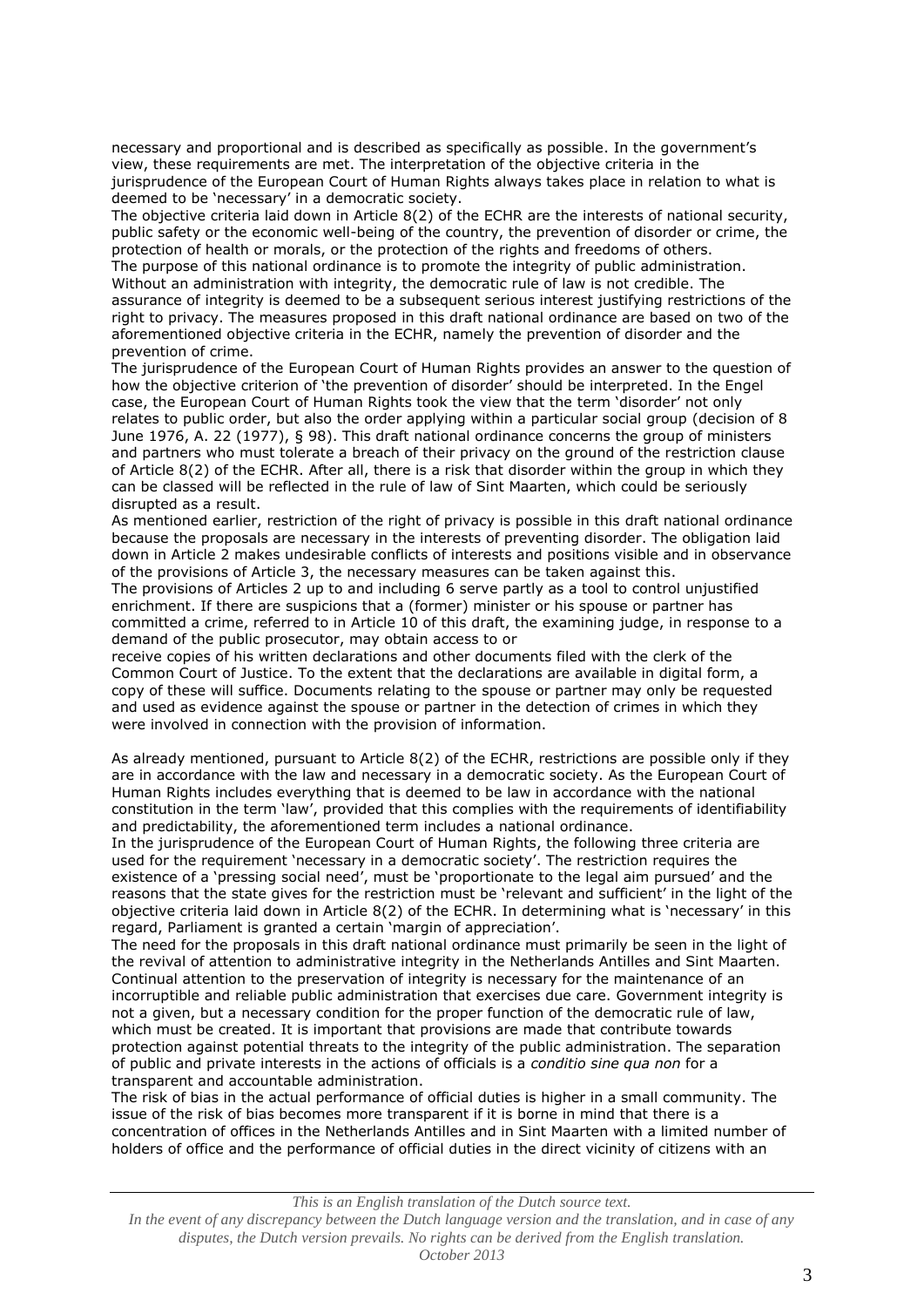interest. The small scale of our society entails limited social distance, as a result of which holders of office cannot always avoid social contacts. Emotional, economic and political ties can increase the risk of bias. Emotional relationships play an important role in our society. Family ties are perceived as very close, while the circle of persons with which people perceive family ties is very large. The decision-making and decisions of a holder of political office may not be influenced by personal interests and the appearance of such influence must also be avoided. In the presence of such influence, there may be an undesirable conflict of interests.

However, political ties can have a negative influence on the conduct of a politician. Relationships are necessary with voters as well as with fellow party members.

As a result of the recognition of such conflicts of interest, various countries have taken measures. A report by the holder of office of his secondary activities and secondary positions, as well as commercial interests and other asset elements is an example of such a measure.

The fact that the spouse or partner of a minister is also taken into consideration arises from the assumption that ties will exist with them that could lead the minister to take account of their interests. Ministers also have such ties with their children.

The risk that interests of the minister will be transferred to his spouse, partner or children would increase if a choice were made to require the minister to submit a written declaration concerning himself alone. Apart from the obvious risk of a conflict of interest between family members and the public interest, the underlying reason for reporting these is to prevent the shift of interests from the minister to his spouse or partner, or to his children. In connection with this, a restriction of their rights of privacy is also necessary in order to attain the envisaged goal.

Because the written declaration will be submitted to only a limited number of persons and institutions (the prime minister, the Council of Advice, the General Audit Chamber and the clerk of the Court of Justice), the restriction of rights of privacy will be kept as limited as possible.

The extent to which the provisions of Articles 2 up to and including 6 of this draft national ordinance should also apply for candidate ministers was also considered. The application of the aforementioned provisions to candidate ministers could reduce the risk that a candidate minister has to resign shortly after his appointment, due to an undesirable conflict of interests. However, the right of privacy of a candidate minister and his spouse or partner and children must be taken into account. As already mentioned, the said right can only be restricted if one of the objective criteria referred to in Article 8(2) of the ECHR applies. This is less defensible for a candidate minister.

It is customary for the Netherlands Antilles Security Service to investigate whether the conduct of a candidate minister or state secretary is impeccable. Other conditions may able be imposed for a candidate minister. It is advisable for the political parties to reach agreements on the formation of the government that each party will propose only one candidate minister, who will be investigated to ensure that he has no secondary activities, secondary positions, commercial interests and other asset elements that are undesirable in the interests of proper performance of his official duties as a minister or the preservation of impartiality and independence, or of confidence therein. The current (internal) Regulation concerning the incompatibility of interests and positions for ministers and state secretaries in the Netherlands, dating from 1978 and 1983, can serve as an example.

The minister's reporting obligation, as laid down in Article 4, with regard to the intention to acquire commercial interests or to accept secondary positions or secondary activities, gives the prime minister an opportunity to prevent the occurrence of undesirable conflicts of interest.

## **4. Financial consequences**

In this draft, the assessment of whether there is an undesirable conflict of interests and positions in relation to ministers is placed in the hands of the prime minister, in accordance with the draft national ordinance of the Netherlands Antilles and practice in the Netherlands. Partly in view of the independent position of the Council of Advice and the General Audit Chamber, additional advisory tasks are assigned to these bodies.

No structural costs are associated with the aforementioned tasks for the organisation of the Council of Advice and the General Audit Chamber or for the country (the Department of the Clerk of the Common Court of Justice). To the extent that incidental costs associated with the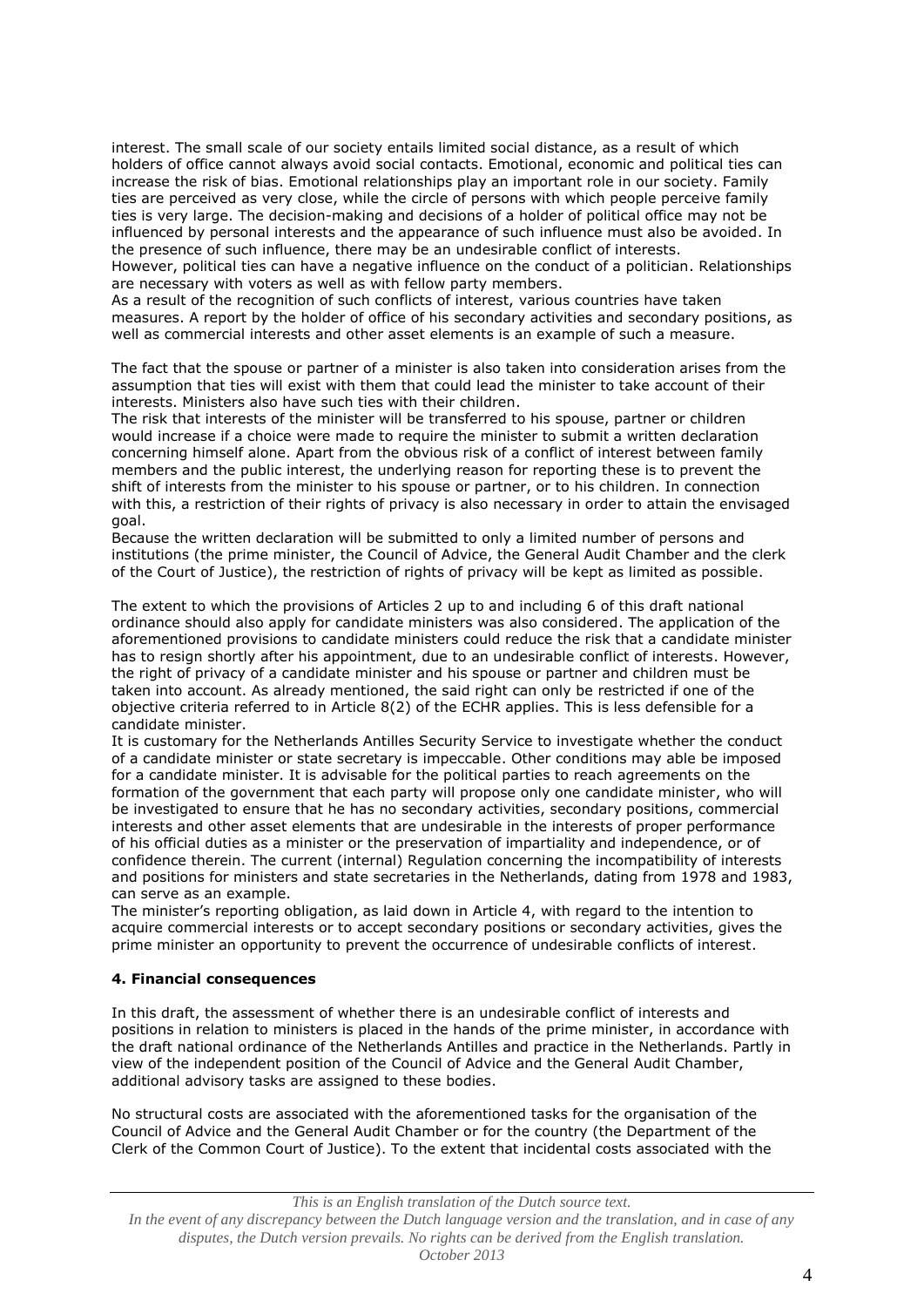performance of the tasks pursuant to this national ordinance are not already taken into account, incidental cover must be found for these.

## **5. Article by Article Section**

#### *Article 1*

Pursuant to Article 1(a), 'secondary position' refers to every position, paid or unpaid, that a person holds in addition to the main occupation (in this case, minister), such as a director of a public limited liability company.

Pursuant to Article 1(b), 'secondary activity' refers to an activity in addition to the main occupation that cannot be classified as an occupation, such as that of treasurer of a sports association.

The term 'commercial interests' is described in Article 1(c) as 'all rights, direct or indirect, that a person holds to the proceeds of undertakings'. The possession of shares is an example of a commercial interest.

The description of 'partner' in Article 1(d) is consistent with the description in Article 2(4) of the 1940 National ordinance profit tax (P.B. 2002, No. 54). The fact that a joint household is maintained can be shown by submission of an extract from the population register or a copy of the cohabitation agreement. A joint household is also deemed to exist if a minister and his life partner who are unmarried and cohabit have purchased a residential property that is available to them as their main residence.

Pursuant to Articles 2 up to and including 6 of this draft national ordinance, the minister is required to submit a written declaration concerning commercial interests and other asset elements, secondary positions and secondary activities, as well as those of his spouse or partner and children, at the start and end of the term of office, as well as during that period. Pursuant to Articles 4 and 5, interim changes in the commercial interests, secondary positions or secondary activities, as shown in the written declaration submitted, must always be notified to the prime minister without delay, by means of a written notification.

## *Article 2*

Ministers are required to submit a written declaration as referred to in Article 2(4) to the prime minister within 30 days of accepting their appointment. The declaration is made to the best of the minister's knowledge. The minister can only guarantee the reliability of the data concerning his spouse or partner and his children to the extent that he was, or should have been aware of these. The said reservation is laid down in Article 2(2). He is deemed to be able to guarantee the reliability of the data concerning himself and those concerning his recognised minor children, born in or out of wedlock, and unrecognised minor children concerning whom he has been ordered by a court to provide for their maintenance, or for whom he has recognised a maintenance obligation by an authentic deed.

Article 2 concerns commercial interests and other asset elements within and beyond Sint Maarten. In view of any conflict of interest, it is not only the commercial interests and other asset elements within the national boundaries that should be known.

In view of the dual character of the purport of this draft national ordinance, the term 'asset elements' is broadly defined. As laid down in Article 2(6), the term 'asset elements' covers immovable property, moveable goods, rights capable of being expressed in money and receivables and debts. 'Moveable goods' as referred to in the preceding sentence, refers to all goods that are not covered by the categories of immovable property, rights capable of being expressed in money, receivables and debts.

A choice was made to limit the term 'moveable goods' by setting a threshold value. In international practice, a threshold value is set on the basis of investigations. On the basis of experience figures, an amount is chosen that is not too low and also not too high. The threshold value of ANG 20.000,-- set in Article 2(5) applies only for moveable asset elements and is not based on experience figures because these are not available. A match has been sought with the threshold value used for cash transactions in accordance with the National ordinance disclosure of unusual transactions (P.B. 1996, No.21).

The description of 'asset elements' used also covers financial and commercial interests. With a view to prevention of undesirable conflicts of interest, taking account of the financial and commercial interests of ministers is an obvious step. Every appearance of a lack of objective

#### *This is an English translation of the Dutch source text.*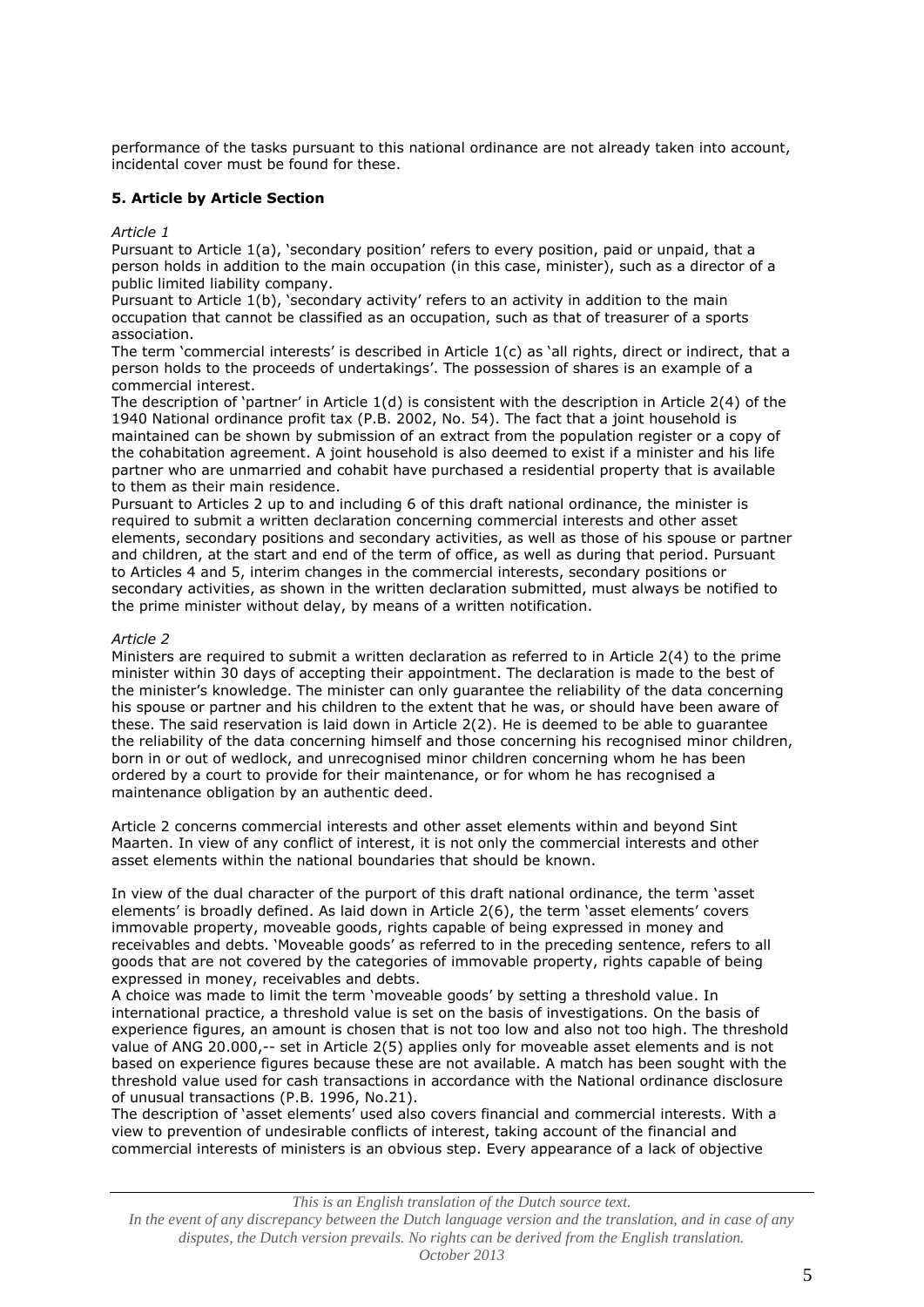decision-making in this regard must be avoided. Not only the field of policy for which a minister holds direct responsibility, or the field of policy to which the task assigned to the minister relates are relevant here. After all, as a member of the government, the minister is involved in decision-making on all matters raised in the Council of Ministers. On the basis of the declarations submitted, it is possible to determine whether the minister has control regarding relevant financial or commercial interests that could stand in the way of objective decisionmaking. Where that is the case, the person concerned must either dispose of such interests completely or must make an arrangement under which he cannot or will not exercise control during his term of office. The risk of a conflict of interests arises if a minister has financial or commercial interests that could influence independent decision-making. This primarily concerns financial interests in businesses that have or could obtain relations with the government service and concerning which the government takes decisions. The debts (negative financial interests), such as debts from mortgage receivables, may also be relevant in connection with a potential conflict of interest.

Furthermore, with regard to the minister's secondary positions and secondary activities, every possible appearance that these could harm objective decision-making must be avoided. Moreover, the office of national administrator is so demanding and important that it requires the full commitment of the person concerned. Pursuant to this draft, a national administrator should therefore resign from secondary positions or discontinue secondary activities that are undesirable in the interests of proper performance of the office of minister or the preservation of impartiality and independence, or of confidence there. At the same time, it is possible to accept secondary positions and secondary activities during the term of office, provided that these do not harm the independence and impartiality referred to above. The draft differs somewhat in that regard from the current (internal) 'Regulation concerning incompatible interests and positions for ministers, state secretaries and ministers plenipotentiary' approved by the Council of Ministers of the Netherlands Antilles. After all, under the current regulation, a minister of the Netherlands Antilles may not accept any secondary positions during his term of office. The government takes the view that the obligation to provide interim notification and to submit an interim written declaration in that regard is sufficiently assured. The risks that the internal regulation referred to above was intended to prevent are adequately covered in this draft national ordinance.

If Article 2(8) is implemented, all information in the form of significant patterns on or in a carrier will be qualified as a written document. The documents that may be requested pursuant to this national ordinance will therefore include these written documents.

## *Articles 3 and 4*

Article 3 concerns the commercial interests, secondary positions and secondary activities that a minister and his spouse or partner and children already hold or perform on acceptance of his office.

Article 4 concerns the commercial interests acquired during the minister's term of office and the intention of the persons concerned to accept secondary positions and secondary activities. The principle is that the minister or his spouse or partner should accept no commercial interests, secondary positions or secondary activities without notifying the prime minister of this in advance. If a minister or his spouse or partner accepts the commercial interests, secondary positions or secondary activities after the notification referred to in paragraph 1 but before the prime minister has been able to issue an opinion on the written declarations, the national administrator hereby also accepts the risk that he can face criminal charges pursuant to Article 4(3), in addition to a parliamentary no confidence motion.

Article 4 also takes account of income sources acquired without any action on the part of the minister. Article 4(4) explicitly refers to income acquired pursuant to inheritance or donations. Another example that can be given is income obtained on the grounds of a life insurance policy and income obtained from gaming and betting.

The prime minister decides which secondary positions and secondary activities are undesirable in the interests of proper performance of the office of minister or the preservation of impartiality and independence, or of confidence therein. The criteria for determining which positions or offices are incompatible with the main occupation are consistent with the criteria laid down in Article 7(2) of the 2002 National ordinance General Audit Chamber of the Netherlands Antilles (P.B. 2002, No. 135) for members, deputy members and the secretary of the General Audit Chamber.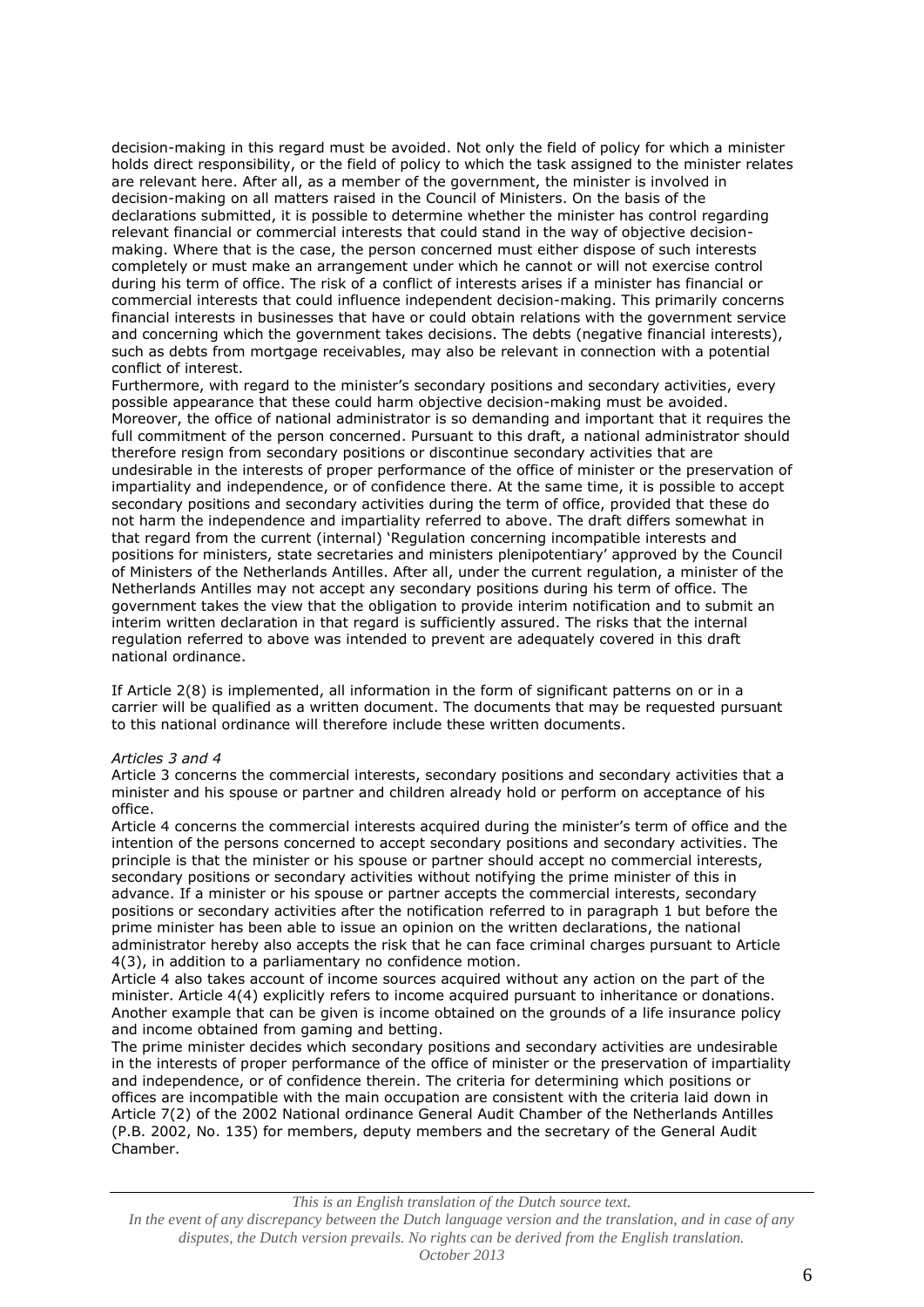It is not possible to provide an exhaustive list of positions and the like that are 'sensitive'. These must be determined in the spirit of this national ordinance and to the best available knowledge. The prime minister shall obtain the advice of the Council of Advice and the General Audit Chamber. The aim of this is to further increase the objectivity. Furthermore, this criterion also applies for the members of the Council of Advice, on the basis of the draft national ordinance Council of Advice.

The advice of the Council of Advice shall be obtained through the intermediary of the Governor with regard to all matters concerning which this is required by general ordinance (in this case, this national ordinance). The prime minister shall consult the minister before deciding whether an undesirable conflict of interest is at issue. The following principles apply for the talks with the minister concerned and in the decision, referred to in Articles 3 and 4:

- a. secondary positions and secondary activities that, in the view of the prime minister, could give rise to an undesirable conflict of interest shall be resigned or discontinued;
- b. commercial interests shall be disposed of, to the extent that these could give rise to an undesirable conflict of interest.

With commercial interests, attention is in any event devoted to priority shares, shares or participating interests that qualify for the provision of services for the country or subsidies charged to the country and the like, and to participating interests in private law legal entities in which the country holds part or all of the package of shares.

If an incompatibility as referred to in Article 3 of this draft national ordinance arises, it is reasonable that the minister should discontinue the secondary activity or resign from the secondary position in question if he wishes to retain his office as minister. However, if the minister is not willing or able to discontinue the secondary activity or resign from the secondary position in question, he is expected to resign his office. The foregoing applies likewise for commercial interests for which the minister does not wish to make the necessary provisions in his asset management.

Pursuant to the draft Constitution, the minister is politically answerable to Parliament, which, in the cases, referred to in Articles 3(5) and 4(3), will take action against the minister as part of its control task, by issuing a no confidence motion. If the Governor finds that a minister no longer has the confidence of Parliament, the minister will be dismissed before the expiration of his term of office by an administrative decision, stating the reasons.

In order to give Parliament an opportunity to avail itself of the aforementioned powers, it must be notified by the prime minister if such a case arises, at the earliest opportunity. Articles 3(5) and 4(3) provide for this. Obviously, the Council shall make efforts to disclose as little privacysensitive information as possible here. Articles 3 and 4, which apply to the minister, have been declared inapplicable to Members of Parliament for the following reasons. An important difference exists between the role of a minister and that of a Member of Parliament in the final stages of the decision-making process. The nature of the powers of a Member of Parliament in the aforementioned process is different to that of a minister, in that an individual Member of Parliament has no decision-making powers, but only a right to vote on matters that lie within the competence of Parliament. After all, pursuant to the draft Constitution, Parliament may not consult or take decisions unless more than half the number of members is represented. Furthermore, all decisions are drawn up by an absolute majority of the votes cast. In the interests of securing public confidence in the integrity of parliamentary decisions, the main issue with a Member of Parliament is the question of whether a member should abstain from voting (co-voting) if a matter before Parliament affects his personal interests. In the view of the Administrative Board, this is adequately regulated in Article 53 of the Constitution, which refers to a number of matters on which Members of Parliament should abstain from voting.

Pursuant to Article 3(5) and Article 4(3), the prime minister shall inform Parliament without delay if an incompatibility arises and the minister does not make the necessary provisions in his asset management or does not resign from the relevant secondary position or discontinue the relevant secondary activity.

## *Article 6*

As already mentioned, minister are required pursuant to Articles 2 up to and including 6 of this draft to submit a written declaration concerning their commercial interests and other asset elements, secondary positions and secondary activities, as well as those of their spouse or partner and children, at the start and end of their term of office and during this period.

#### *This is an English translation of the Dutch source text.*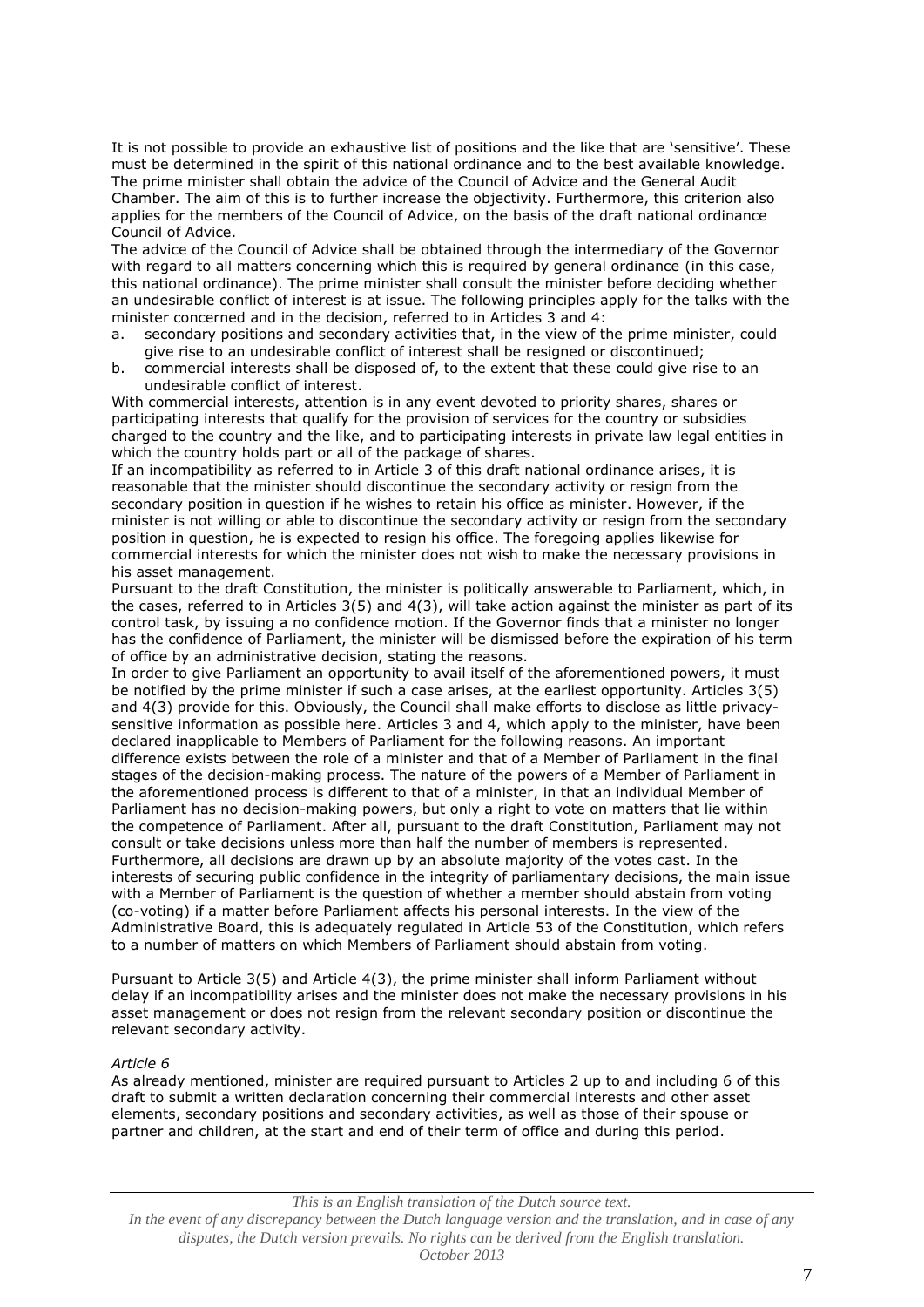Requiring ministers to submit a written declaration after the end of their term of office facilitates the use of the relevant declarations as evidence by the Department of Public Prosecutions if the requirements of Article 10 of this draft are met. The submission term for the minister commences on the day following the date on which the parliamentary term ends or the date on which interim dismissal is granted.

#### *Article 8*

In Article 8, the Minister of Justice is designated as the official responsible for the register. The reason for this is that the Department of the Clerk of the Common Court - the manager of the written declarations, notifications and requests of the Department of Public Prosecutions referred to in this national ordinance – as well as the Department of Public Prosecutions fall under his responsibility. The establishment of regulations of the said register should, however, not be the responsibility of the Minister of Justice alone. This should be established by agreement with the Council of Ministers. After all, the Minister of Justice, too, may find himself in a situation in which his interests threaten to conflict with the general interest. In order to prevent the possibility that this minister should act in his own interests in that respect, a choice was made in this national ordinance for shared responsibility with the Council of Ministers.

#### *Article 9*

Although this concerns the custody of privacy-sensitive information, in order to avoid technical evidence problems, a custody term of five years following the end of the term of office should be chosen. The term is always longer than five years if, on the date on which the first five-year term expires, the minister to which the documents relate still holds the office of minister. The term then commences on the date on which the term of office expires.

Rules must be laid down for the custody and destruction of documents, including provisions for proper storage of data and provisions that designate the group of persons with access to the data.

#### *Article 10*

As already mentioned in the general section of these Explanatory Notes, the provisions of Articles 2 up to and including 6 also serve as an instrument to combat unjustified enrichment. The proposed Article 10 contains a criminal law regulation in that regard, which is drawn from the draft national ordinance containing rules in relation to criminal procedural law aspects of the national ordinance promotion of the integrity of holders of authority of the country of the Netherlands Antilles.

Obviously, partly taking account of the value attached to the protection of privacy and the purpose of this draft, only when there are suspicions that certain sanctioned violations of standards, defined in more detail in criminal law, which can be related to property offences, have occurred, can the Department of Public Prosecutions gain access to information saved on the basis of this draft.

It is necessary to prevent abuse of the powers created in this regulation in the gathering of evidence by the Department of Public Prosecutions. The Department of Public Prosecutions will only be able to gain access to the documents of the (former) minister or minister plenipotentiary, referred to in Article 8(1) in the case of investigation of the following categories of crimes of which the (former) minister or minister plenipotentiary is suspected:

- a. forgery of coinage, coin notes and banknotes;
- b. forgery of seals and trademarks;
- c. forgery of documents;
- d. theft;
- e. blackmail and extortion;
- f. embezzlement;
- g. deception (fraud);
- h. defrauding creditors and holders of rights;
- i. serious offences by civil servants (relating to property crimes);
- j. obstruction of justice;
- k. the crimes described in Articles 1, 2 and 3 of the National ordinance criminalisation of money laundering (P.B. 1993, No. 52).

*This is an English translation of the Dutch source text.*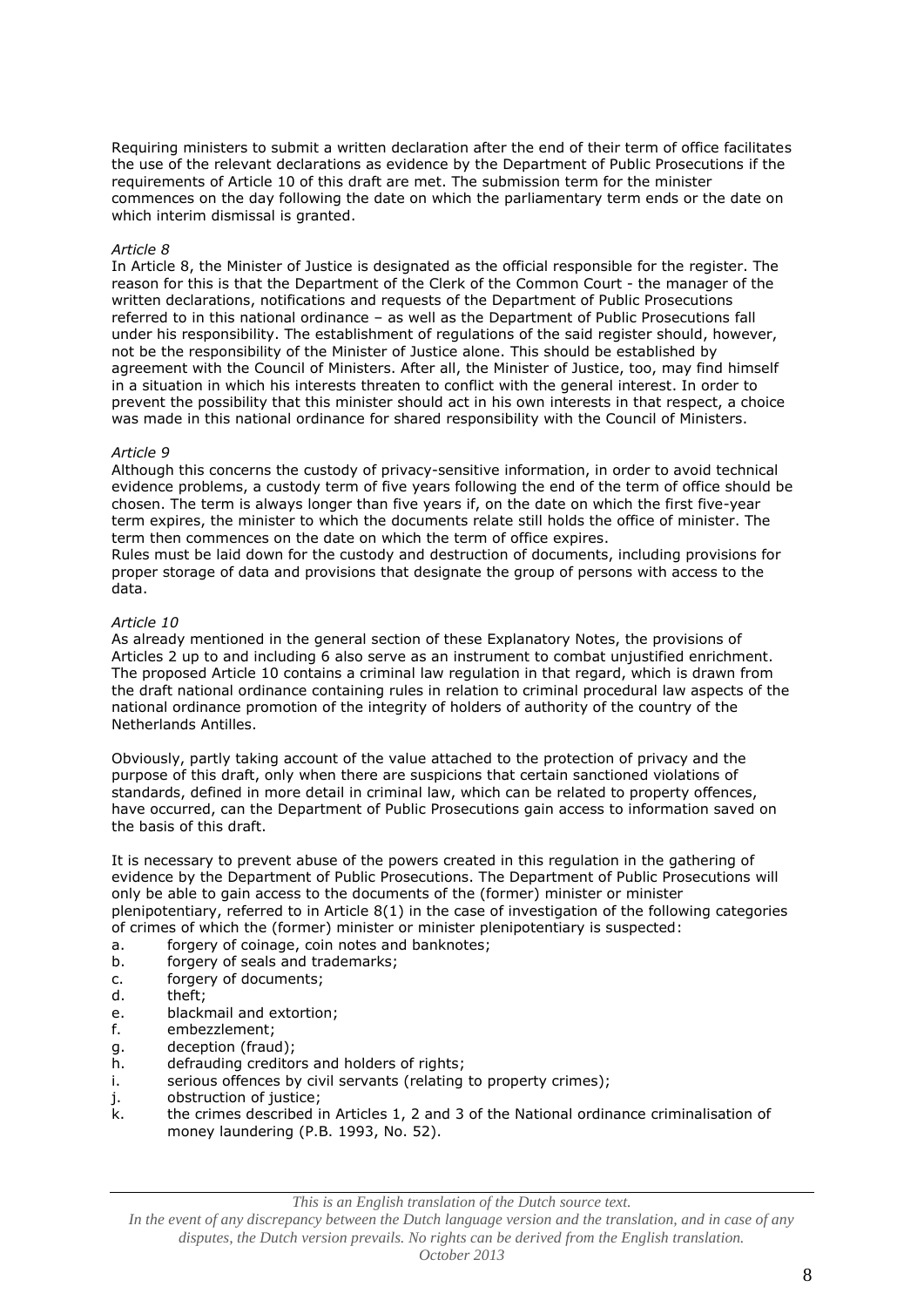Pursuant to Article 10(3), the request to the examining judge contains the name, the date of birth and the identity number of the person concerning whom the Department of Public Prosecutions requires information. The form of the information required must also be reported. Simple viewing of the documents may suffice, but the applicant may also need a copy of the relevant documents once he has been granted access to them. Both forms are possible pursuant to paragraphs 1 and 2 of the latter Article.

A suspect has the right to view the case documents relating to his case on request. A request to that effect can be made three weeks prior to the date on which the custody term referred to in Article 9(1) expires. The clerk shall decide on such a request within two weeks of its receipt. The proposed term of three weeks for the submission of the request means that the clerk, following the term of two weeks for his decision, has at least one week's time to grant the applicant access.

The access right of the suspect is not unlimited. During the preparatory criminal investigation the suspect's access right may be withheld in the interests of the investigation and to the extent that the suspect's interest in access is outweighed by the interests of the investigation. Following the preliminary court investigation or, if this did not take place, as soon as the summons to appear in the Court of First Instance has been served, this right can no longer be restricted on the grounds of the foregoing. In order to avoid the suspect from discovering during the preparatory investigation, via this national ordinance, which documents the Department of Public Prosecutions has requested as evidence in criminal proceedings against him, an exception is included in Article 10(9) of this draft.

Finally, it is important that, pursuant to Article 123 of the draft Constitution, further prosecution of a minister for a crime can take place only after the Common Court has issued an order in response to a petition from the Attorney-General. This regulation is related to the far-reaching legal consequences that Articles 36 and 50 of the Constitution attach to certain prosecution actions by a minister in office. With that order, the Attorney-General himself, or another member of the Department of Public Prosecutions designated by him, may prosecute the minister.

## *Article 12*

In order to prevent that interests also influence decision-making Article 12(1) contains a provision serving to exclude the minister from decision-making in the Council of Ministers on the matters referred to in paragraph 1.

Unlike members of the government, the ministers do not form part of a collegiate administrative body. With the exception of the cases referred to in the Rules of Order of the Council of Ministers, ministers take decisions independently on matters that fall under the ministry for which they are responsible. In connection with this, Article 12(2) of this draft national ordinance includes a provision requiring that matters that are not to be discussed in the Council of Ministers according to the aforementioned rules of order and that affect his interests or that of his spouse or partner or his relatives by blood or affinity to the third degree must be discussed in the Council of Ministers.

Pursuant to Article 41(6) of the draft Constitution, the minister plenipotentiary is given an opportunity to attend the discussions of the Council of Ministers regarding matters that concern him. The proposed Article 11(3) contains a provision requiring that the minister plenipotentiary must refrain from casting an advisory vote on matters that affect his interests or those of his spouse or partner or his relatives by blood or affinity to the third degree. This is consistent with Article 54(1) of the Island Regulation of the Netherlands Antilles. The latter paragraph also applies for advice to be issued by the minister plenipotentiary. The provisions of Article 5(1) of the Instructions of the minister plenipotentiary (P.B. 1993, No. 99) Concerning Commentary by the minister plenipotentiary on documents relating to Kingdom affairs can serve as an example.

Article 12(3) also applies to the deputy minister plenipotentiary.

No provision applying for Members of Parliament, to the effect that they must refrain from voting in the event of an undesirable conflict of interests, is included in this draft national ordinance, because this matter is adequately regulated in Article 53 of the Constitution.